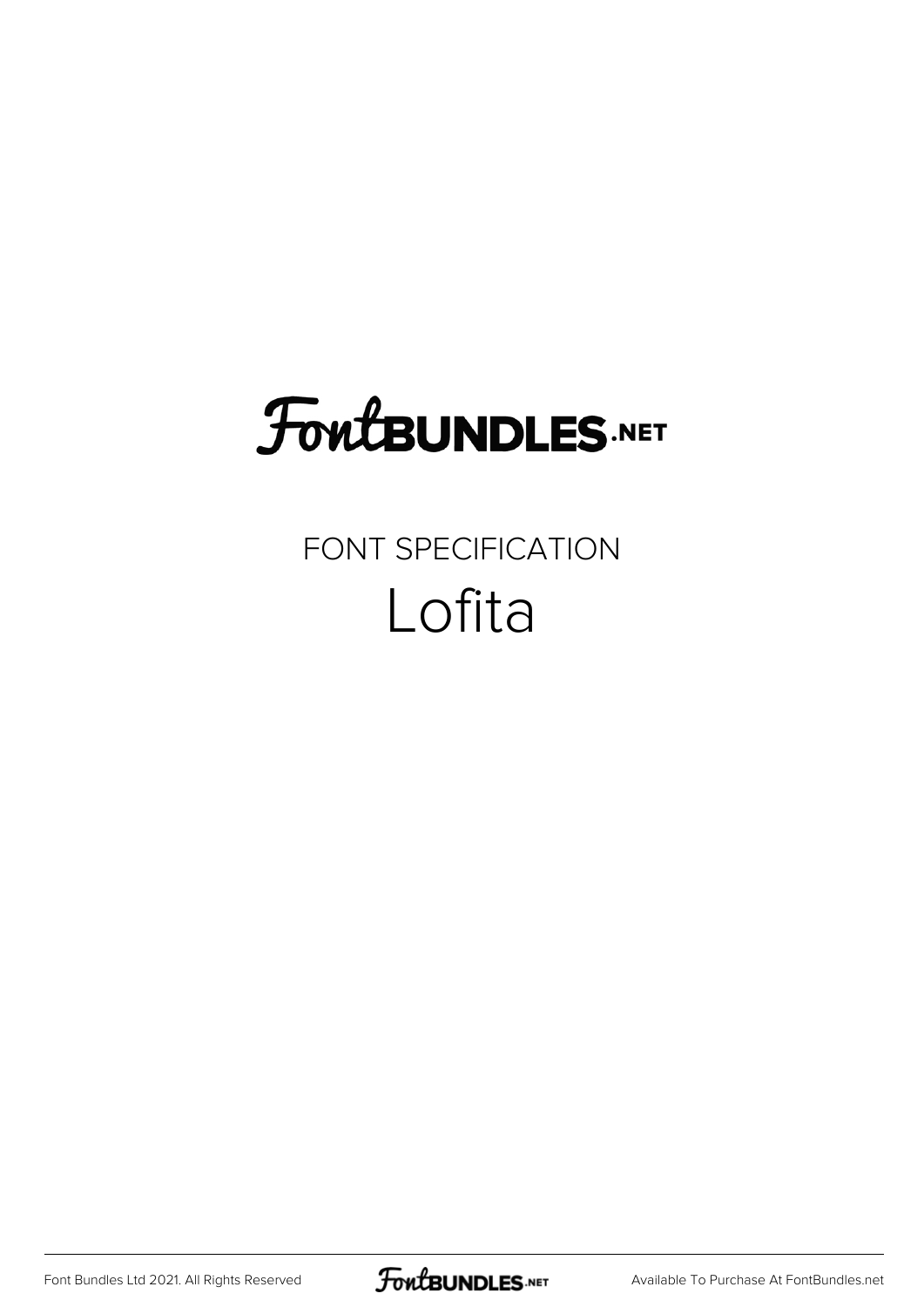## Lofita - Regular

**Uppercase Characters** 

ABCDEFGHITKLYVNOPQ RSTUNNXYZ

Lowercase Characters

abcdefghijklmnopgrstu

vwxyz

**Numbers** 

0123456789

**Punctuation and Symbols** 

 $1$  "  $H$   $S$   $\&$   $E$  '  $($   $)$   $\rightarrow$   $\rightarrow$  $\cdots$  . . . . ?  $[$   $\setminus$   $]$   $\cdots$   $[$   $|$   $]$  $\overline{\phantom{a}}$   $\overline{\phantom{a}}$ (R)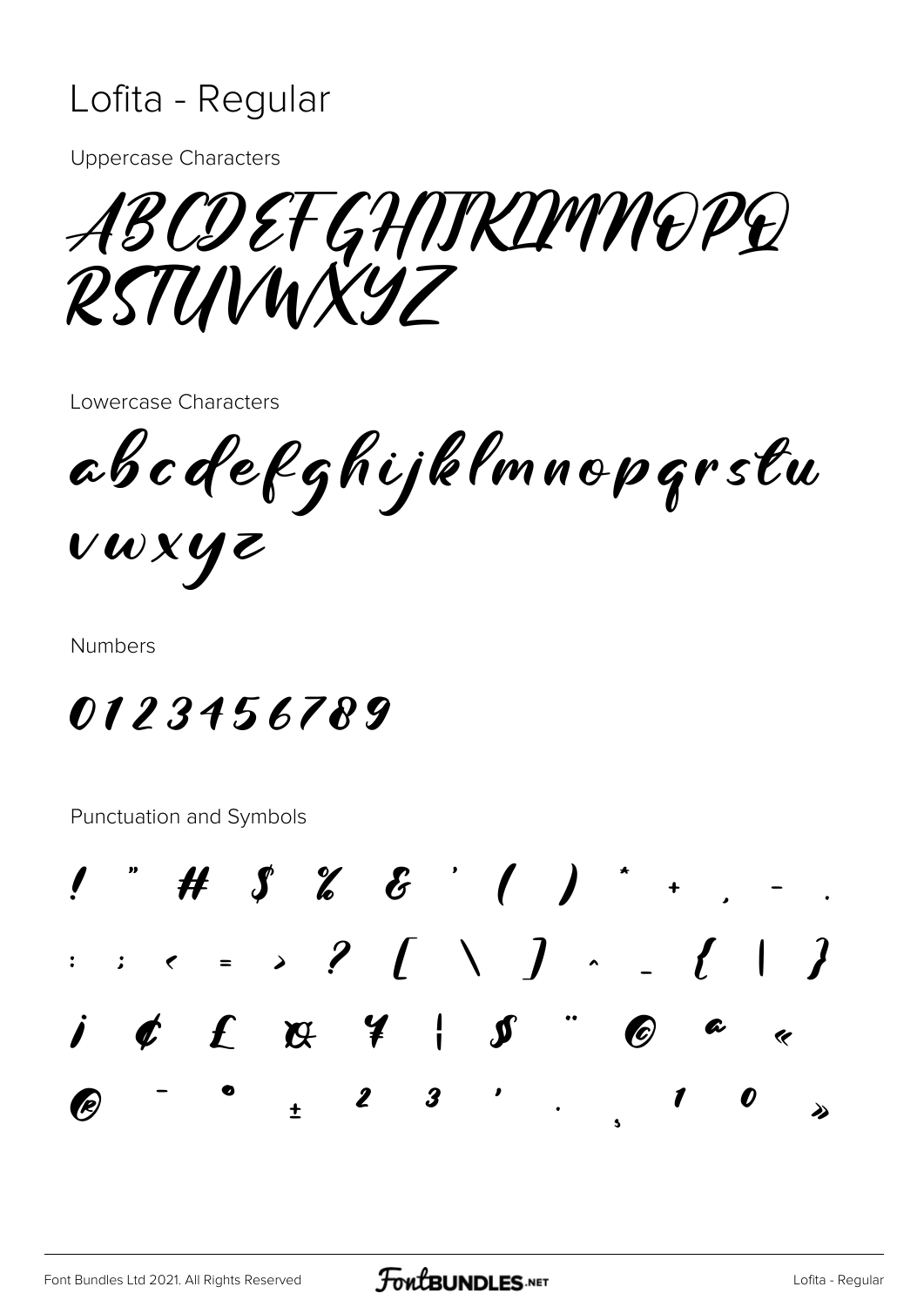$\dot{A}$   $\dot{A}$   $\ddot{A}$   $\dot{A}$   $\dot{A}$   $\dot{A}$   $\dot{E}$   $C$   $\dot{C}$  $\acute{\mathcal{E}}$   $\acute{\mathcal{E}}$   $\acute{\mathcal{I}}$   $\acute{\mathcal{I}}$   $\acute{\mathcal{I}}$   $\acute{\mathcal{I}}$   $\ddot{\mathcal{I}}$   $\ddot{\mathcal{I}}$   $\ddot{\mathcal{I}}$  $\acute{\mathrm{\theta}}$  Ô Ô Ô  $\ddot{\mathrm{\theta}}$  × Ø Ù Ü Û Ü Ý Þ ß à á â ã ä å æ ç è é ê ë ì í î ï ð ñ ò ó ô õ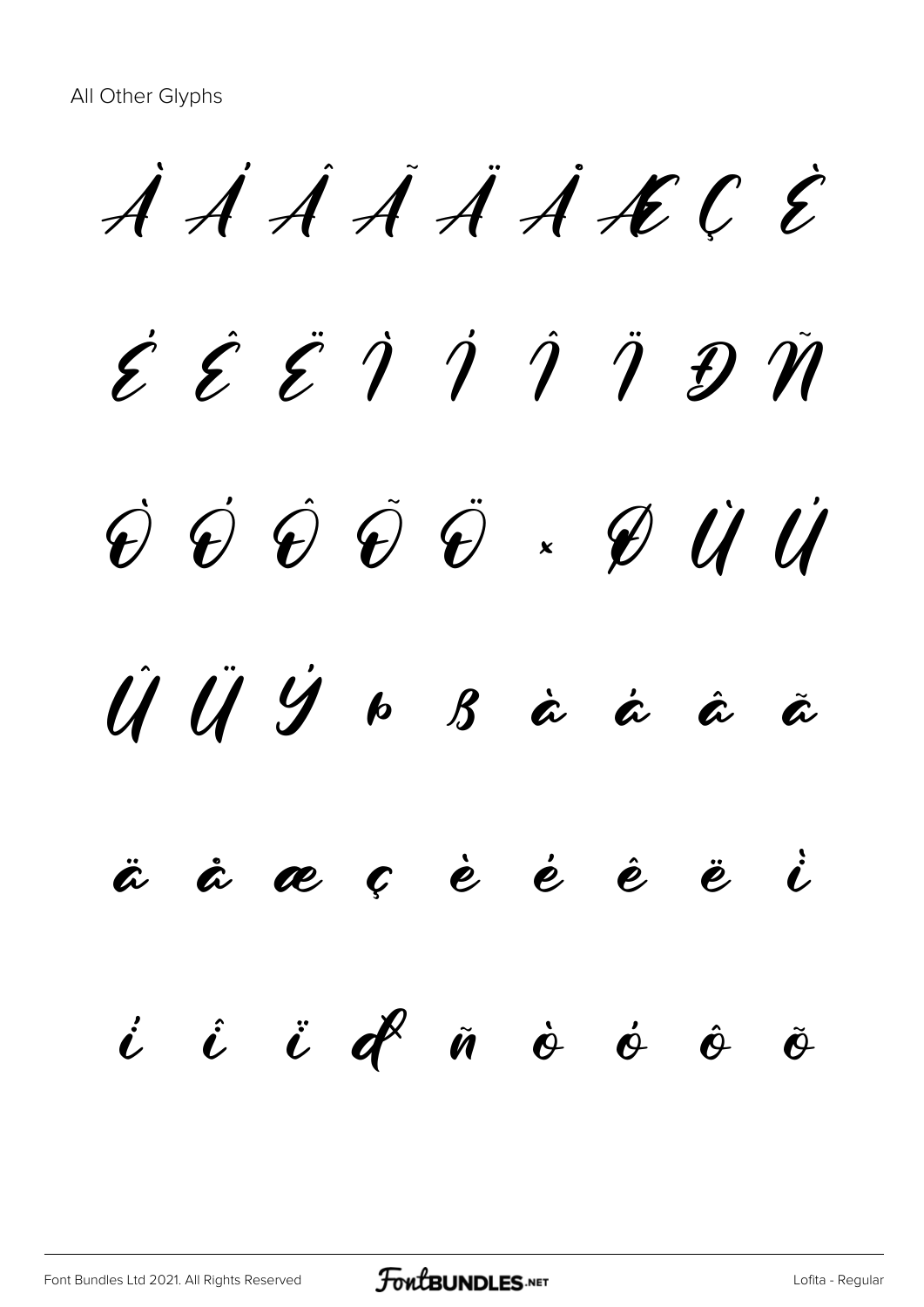ö ÷ ø ù ú û ü ý þ  $\ddot{y}$   $\dot{A}$   $\ddot{\alpha}$   $\dot{A}$   $\ddot{\alpha}$   $\dot{A}$   $\ddot{\alpha}$   $\dot{C}$   $\dot{c}$  $\hat{\mathcal{C}}$  ĉ  $\check{\mathcal{C}}$  č  $\check{\mathcal{E}}$  ē  $\check{\mathcal{E}}$  ě  $\check{\mathcal{V}}$  $\overline{i}$   $\overline{i}$   $\overline{\mathscr{C}}$  ce  $\overline{\mathscr{C}}$   $\overline{r}$   $\overline{\mathscr{C}}$   $\overline{r}$   $\overline{\mathscr{S}}$  $s$   $\hat{s}$   $\hat{s}$   $\hat{s}$   $\hat{s}$   $\hat{s}$   $\hat{y}$   $\hat{u}$  $\hat{W}$   $\hat{w}$  Ŷ  $\hat{y}$   $\hat{y}$   $\hat{Z}$   $\hat{z}$   $\hat{Z}$   $\hat{z}$ ˆ ˇ ˘ ˚ ˛ ˜ ˝ ; –